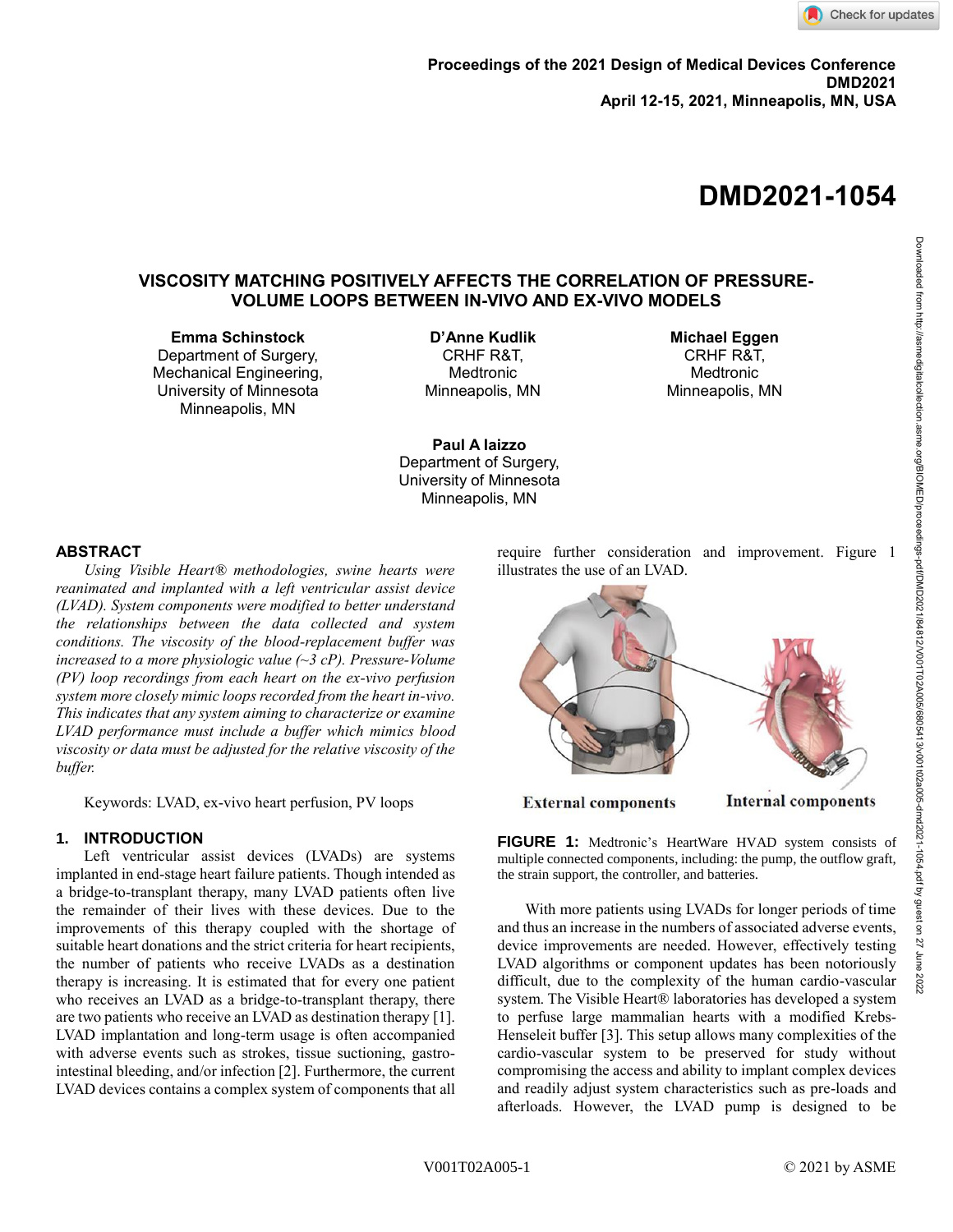Downloaded from http://asmedigitalcollection.asme.org/BIOMED/proceedings-pdf/DMD2021/84812/V001T02A005/6805413/v001t02a005-dmd2021-1054.pdf by guest on 27 June 2022

Downloaded from http://asmedigitalcollection.asme.org/BIOMED/proceedings-pdf/DD/2021/84812/V001T028065413/v001t02a005-dmd2021-1054.pdf by guest on 27 June 2022

compatible with blood and so the buffer on the Visible Heart® apparatus should mimic the fluid properties of blood. Therefore. The buffer was further modified with Hydroxyethyl Cellulose (HyC) to alter relative viscosity.

This paper examines the effects of this buffer modification on both the effective buffer clarity and the PV loops data collection from hearts reanimated on the Visible Heart® setup.

### **2. METHODS**

The viscosities of the employed buffers were incrementally modified and examined so to achieve the desired viscosity  $(2)$ cP). Next, swine hearts were reanimated using typical Visible Heart® methodologies [4]. After reanimation, a conductance catheter was inserted into the left ventricle to measure pressures and volumes to create PV loops.

## **2.1 Viscosity Modification**

Several compounds were tested to modify the relative buffer viscosity. However, after further feasibility research HyC was determined to be most efficient for viscosity modifications and, more importantly, without affecting either the visibility of endoscopes within the hearts nor the ability of the buffer to deliver nutrients to the heart tissue (i.e. maintain viabilities).

## **2.2 Device Implant**

During arrest, the sewing rings and outflow grafts were sewn onto each swine heart. After each reanimation, the HeartWare HVAD pump was implanted. Figure 3 shows the device implanted on a swine heart on the Visible Heart® apparatus.



**FIGURE 2:** Medtronic's HeartWare HVAD consists of multiple connected components including the pump, outflow graft, strain relief, controller, and batteries.

# **2.3 Data Collection**

Pressures and volumes were recorded throughout the cardiac cycle using the conductance catheter and data acquisition system from CD Leycom. This system is and has been used clinically to record PV loops from human patients. Figure 3 shows CD Leycom's software display used to collect and display data from a given heart.



**FIGURE 3:** Different concentrations of Hydroxyethyl cellulose (HyC) were tested to match blood viscosity as closely as possible..

Each heart was initially reanimated using the commonly employed lower viscosity buffer and PV loops were collected at three different pump speeds; 2400, 2800, and 3200 rpm. Two different afterload conditions were also tested to obtain a trend from the data; 80 mmHg and 100 mmHg. The buffer was then switched to the high viscosity modification and the same data was collected for comparison.

# **3. RESULTS AND DISCUSSION**

Accepted trends in the relationship of pump speed to PV loops were replicated. Significant variations were observed in the collected data when the buffer viscosity was increased. Volume shifts were observed in the PV loops and suction events occurred at conditions not observed with the lower viscosity buffer.

# **3.1 Viscosity Modification**

Figure 4 shows the deduced curve of percentage concentration of HyC related to assessed buffer viscosity. As the viscosity increases exponentially, it was most efficient to use this additive and not impair overall heart function.



**FIGURE 4:** Different concentrations of Hydroxyethyl cellulose (HyC) were tested to match the viscosity of blood as closely as possible.

The heart was observed to decrease its functional abilities at viscosities higher than 3 cP due to limiting coronary flow. This is most likely due to the buffer's inability to carry oxygen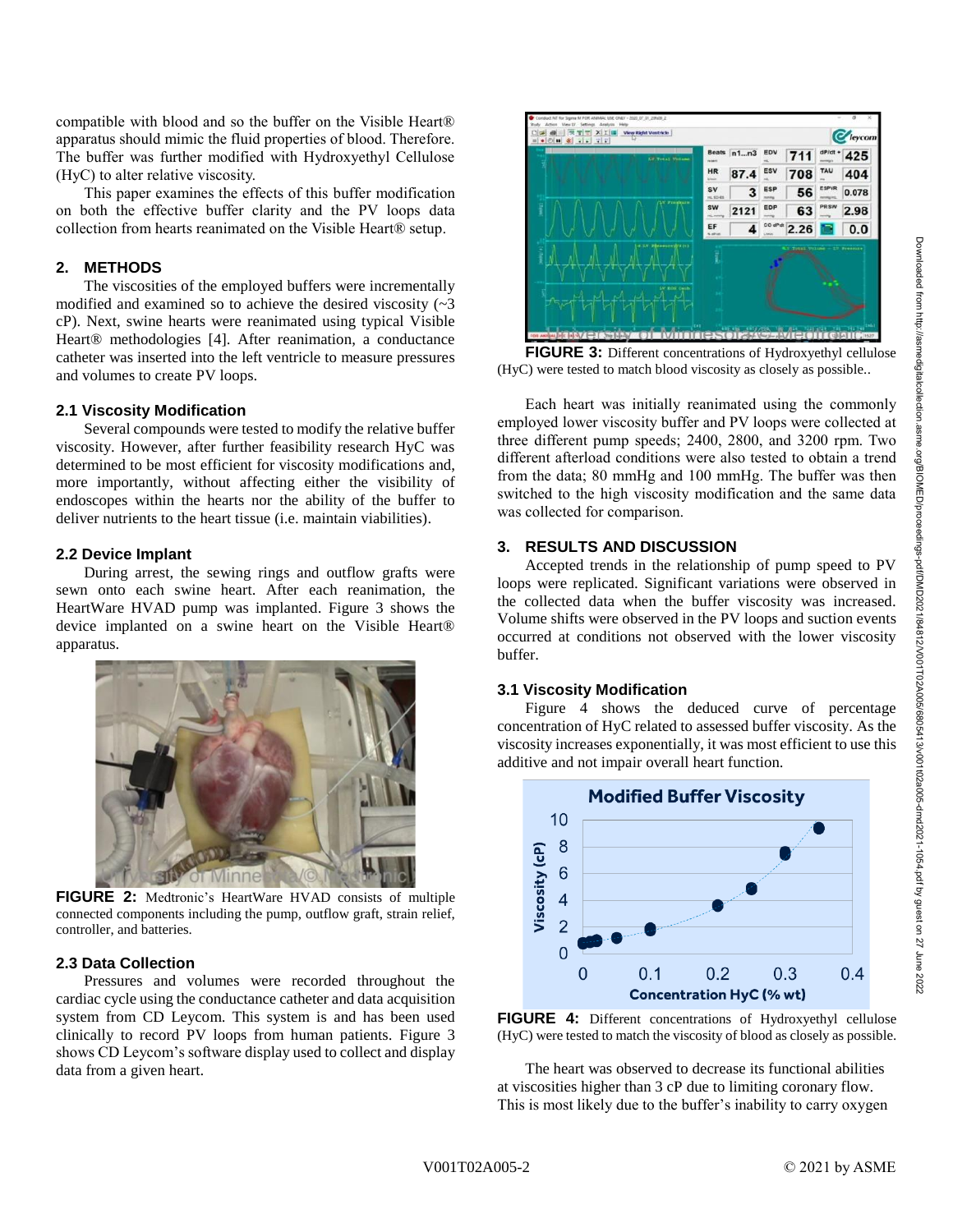Downloaded from http://asmedigitalcollection.asme.org/BIOMED/proceedings-pdf/DMD2021/84812/V001T02A005/6805413/v001t02a005-dmd2021-1054.pdf by guest on 27 June 2022

Downloaded from http://asmedigitalcollection.asme.org/BIOMED/proceedings-pdf/D2021/84812/V00110240056405413/v001024005-dmd2021-1054.pdf by guest on 27 June 2022

as efficiently as red blood cells and so decreased fluid flow through the coronary arteries causes decreased oxygen delivery and therefore decreased function of the myocardium.

The clarity of the buffer was not significantly affected by the addition of HyC to increase viscosity; i.e. endoscopic camera views remained unobstructed.

#### **3.2 PV Loops**

Trends observed on the Visible Heart® apparatus were in line with those accepted clinically. Figure 5 shows the accepted trend for PV loops with an increase in LVAD speed [5]. Pressures, volumes, and morphologic data trends were replicated.



**FIGURE 5:** As LVAD speed increases, volume and pressure changes decrease.

Figure 6 shows the trend observed using data collected on the Visible Heart® apparatus.



**FIGURE 6:** As LVAD speed increases, volume and pressure changes decrease as expected.

With an increase of the perfusate's viscosity, a leftward volume shift was observed for all conditions. Figure 7 illustrates this concept using baseline data.



**FIGURE 7:** As buffer viscosity increases, the loops shifts left with a greater volume difference between systole and diastole.

These reanimated hearts were also observed to elicit tissue suction events at lower pump speeds. Figure 8 shows suction events occurring at the same pump speed and afterload with relatively increased buffer viscosity.



**FIGURE 8:** With an increase in the viscosity of the buffer, suction events were achieved at the same pump speed and afterload.

#### **4. CONCLUSION**

Overall, the use of HyC to increase the viscosity of the buffer on the Visible Heart® apparatus causes significant changes to the hemodynamic measurements taken from a given beating heart. These changes need to be considered when evaluating changes to an LVAD component design or algorithm modifications.

#### **ACKNOWLEDGEMENTS**

The authors would like to acknowledge the Visible Heart® labs' staff and students who assisted with the research presented above.